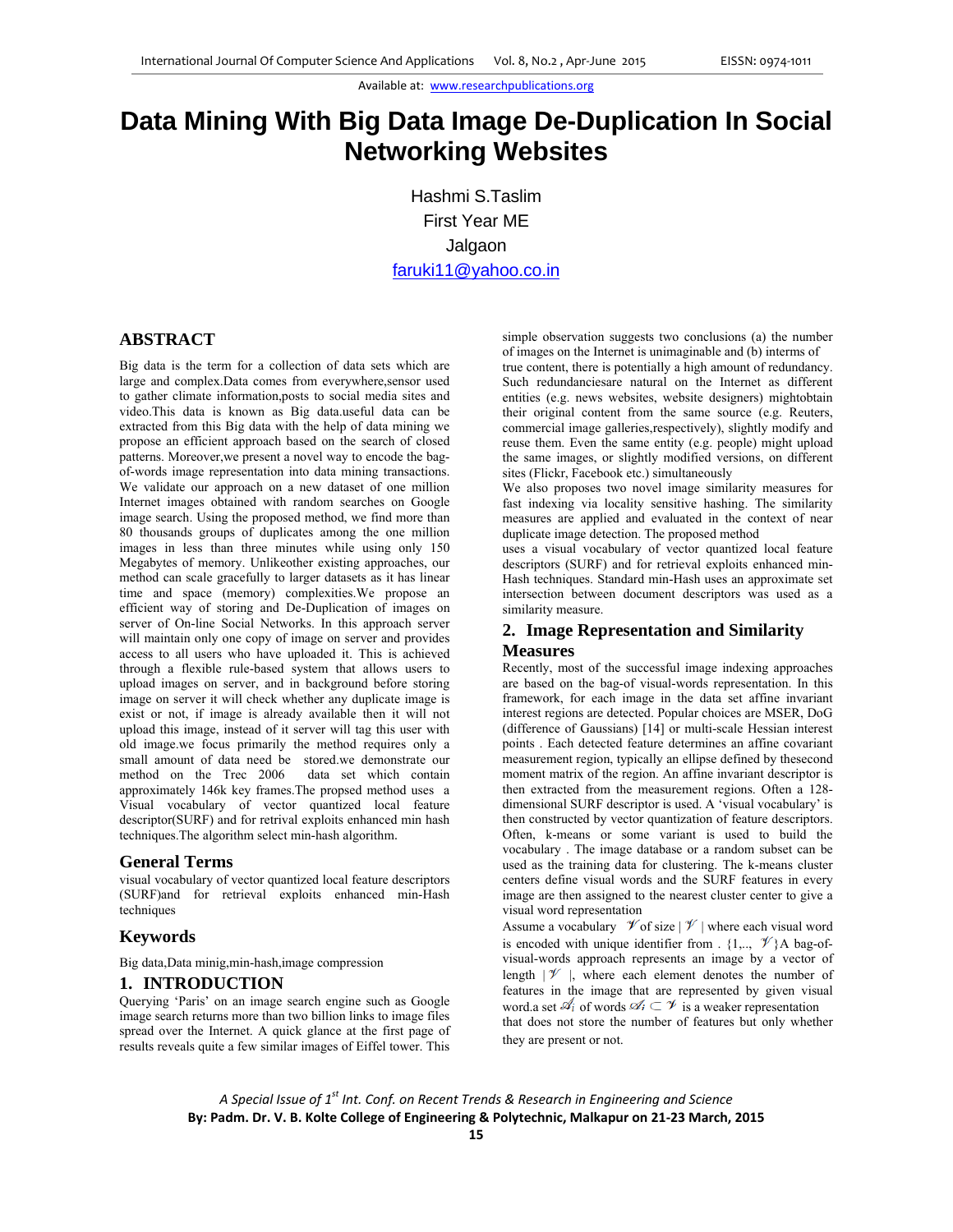Set similarity. The distance measure between two images is computed as the similarity of

Sets  $\mathscr{A}_i$  and  $\mathscr{A}_i$  which is defined as the ratio of the number of elements in the intersection over the union:

$$
\operatorname{sim}_s(\mathscr{A}_1, \mathscr{A}_2) = \frac{|\mathscr{A}_1 \cap \mathscr{A}_2|}{|\mathscr{A}_1 \cup \mathscr{A}_2|}
$$

 This similarity measure is used by text search engines to detect near-duplicate text documents. In NDID, the method was used .The efficient algorithm for retrieving near duplicate documents, called min-Hash.

**Weighted set similarity** The set similarity measure assumes that all words are equally important.Here we extend the definition of similarity to sets of words with differing importance. Let  $dw \ge 0$  be an importance of a visual word Xw. The similarity of two sets  $\mathcal V$  and  $\mathcal V$  is

$$
\operatorname{sim}_{w}(\mathscr{A}_{1}, \mathscr{A}_{2}) = \frac{\sum_{X_{w} \in \mathscr{A}_{1} \cap \mathscr{A}_{2}} d_{w}}{\sum_{X_{w} \in \mathscr{A}_{1} \cup \mathscr{A}_{2}} d_{w}}.
$$

#### **Histogram intersection**.

.

Let ti be a vector of size  $|\mathcal{V}|$  where each coordinate  $\mathcal{F}^{\mathcal{W}}_{\mathcal{F}}$  is the number of visual words Xw present in the i-th document. The histogram intersection measure is defined as

$$
\mathrm{sim}_{h_0}(\mathscr{A}_1, \mathscr{A}_2) = \frac{\sum_{w} \min(t_1^w, t_2^w)}{\sum_{w} \max(t_1^w, t_2^w)}.
$$

 This measure can be also extended using word weightings to give:

$$
\operatorname{sim}_h(\mathscr{A}_1, \mathscr{A}_2) = \frac{\sum_w d_w \min(t_1^w, t_2^w)}{\sum_w d_w \max(t_1^w, t_2^w)}
$$

### **3. Min Hash Background**

we describe how a method originally developed for text nearduplicate detection is adopted to near-duplicate detection of images. Two documents are near duplicate if the similarity sims is higher than a given threshold  $P$ . The goal is to retrieve all documents in the database that are similar to a query document. This section reviews an efficient randomized hashing based procedure that retrieves near duplicate documents in time proportional to the number of near duplicate documents. The outline of the algorithm is as follows: First a list of min-Hashes are extracted from each document. A min-Hash is a single number having the property that two sets  $\nu$  and  $\nu$  have the same value of min-Hash with probability equal to their similarity sims  $(\mathcal{A}_1, \mathcal{A}_2)$ . For efficient retrieval the min-Hashes are grouped into n-tuples

called sketches. Identical sketches are then efficiently found using a hash table. Documents with at least h identical sketches (sketch hits) are considered as possible near duplicate candidates and their similarity is then estimated using all available min-Hashes

#### **3.1 min-Hash algorithm.**

A number of random hash functions is given assigning  $f_i: \mathcal{V} \rightarrow \mathbb{R}$  a real number to each visual word. Let Xa and Xb be different words from the vocabulary  $\nu$ . The random hash functions have to satisfy two conditions:  $f j(Xa) \neq f j(Xb)$ and  $P(f_j(X_a) < f_j(X_b)) = 0.5$  The functions f j also have to be independent. For small vocabularies, the hash functions can be implemented as a look up table, where each element of the table is generated by a random sample from Un $(0,1)$ . Note that each function f j infers an ordering on the set of visual words  $Xa \le j Xb$  iff  $f j(Xa) \le f j(Xb)$ . We define a min-Hash as a smallest element of a set Ai under ordering induced by function f j

$$
m(\mathscr{A}_i, f_j) = \arg\min_{X \in \mathscr{A}_i} f_j(X).
$$

For each documentAi and each hash function f j the min-Hashes m( $\leq i$ , f j) are recorded. The method is based on the fact, which we show later on, that the probability of  $m(\mathcal{A})$ , f  $j=m(\frac{3}{2}$ , f j) is

$$
P(m(\mathscr{A}_1, f_j) = m(\mathscr{A}_2, f_j)) = \frac{|\mathscr{A}_1 \cap \mathscr{A}_2|}{|\mathscr{A}_1 \cup \mathscr{A}_2|} = \text{sim}_s(\mathscr{A}_1, \mathscr{A}_2)
$$

To estimate sims  $(21, 22)$ , N independent hash functions f j are used. Let l be the number of how many times m( $\mathcal{A}_1$ , f j) = m(A2, f j). Then, I follows the binomial distribution  $Bi(N,sims(A<sub>1</sub>,\mathscr{D}<sub>2</sub>)).$  The maximum likelihood estimate of sims  $(2\frac{1}{1}, 2)$  is I/N.

## **3.2 How does it work?**

let  $X = m(\mathscr{A}_1 \cup \mathscr{A}_2, f_j)$ Since f j is a random hash function, each element of  $\leq t$   $\leq$  has the same probability of being the least element. Therefore, we

can think of X as being drawn at random from  $\mathcal{A}_1 \cup \mathcal{A}_2$ . If X is an element of both  $\mathscr{A}_1$  and  $\mathscr{A}_2$ , i.e.  $X \in \mathscr{A}_1 \setminus \mathscr{A}_2$ , then m( $\mathcal{A}_1$ , f j) = m( $\mathcal{A}_2$ , f j) = X.Otherwise either X  $\varepsilon \mathcal{A}_1$  $\infty$  and  $X = m(\mathcal{A}_1, f) \neq m(\mathcal{A}_2, f)$ ; or  $X \in \mathcal{A}_2 \setminus \mathcal{A}_1$  and  $m(\mathcal{A}_1, f) \neq m(\mathcal{A}_2, f) = X$ . The equation (5) states that X is drawn from  $|\rightarrow \rightarrow \equiv$  elements at random and the equality of min-Hashes occurs in  $\frac{|\mathcal{A}_1 \cup \mathcal{A}_2|}{2}$  cases.

# 4.Experimental Results

We demonstrate our method for NDID on two data sets: the TrecVid 2006 data set and the University of Kentucky data set.

#### **4.1TrecVid 2006**

TrecVid [21] database consists of 146,588 JPEG keyframes automatically pre-selected from 165 hours (17.8M frames, 127 GB) of MPEG-1 news footage, recorded from different TV stations from around the world. Each frame is at a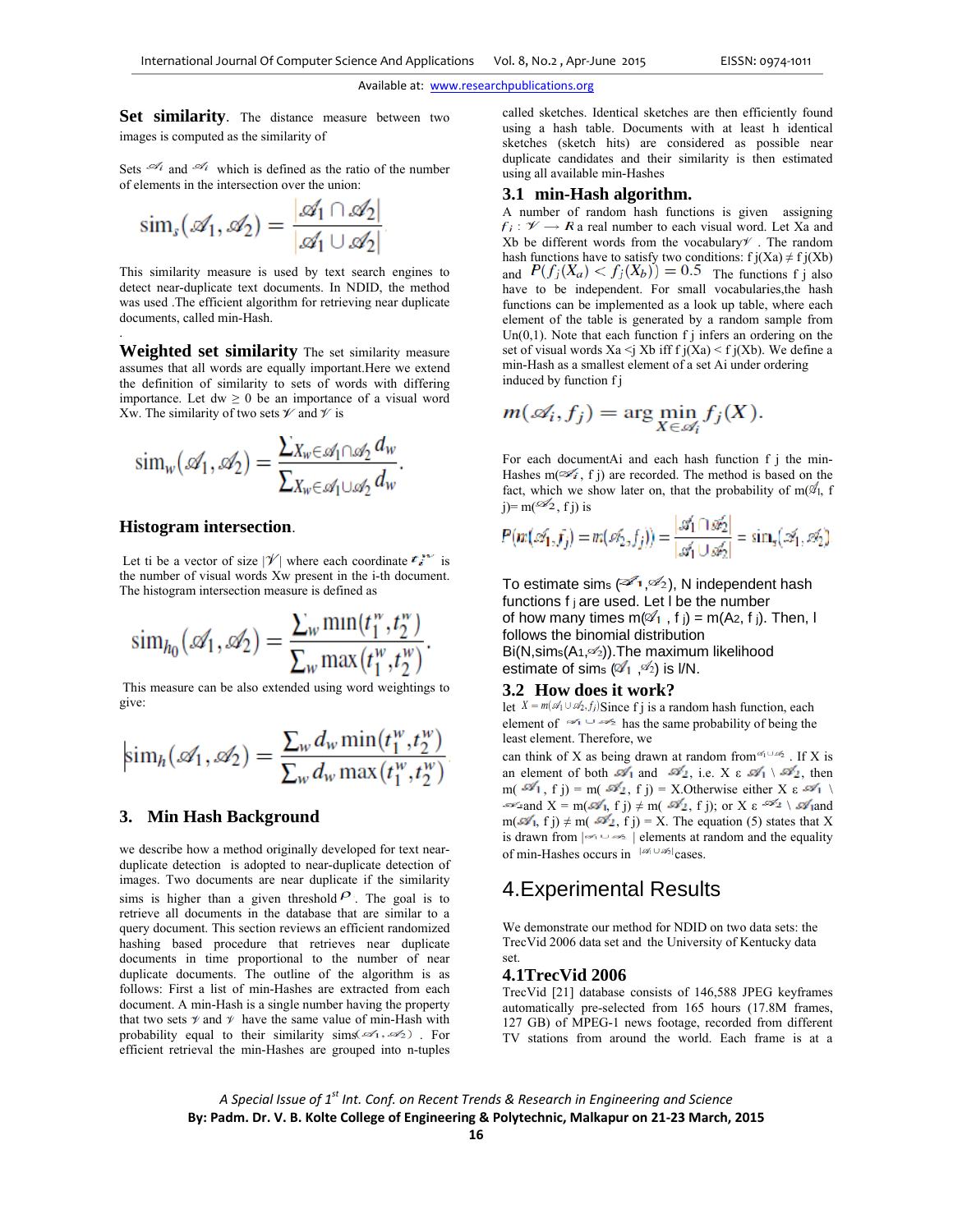resolution of 352×240 pixels and normally of quite low quality.

of 64K visual words,  $N = 192$  min-Hashes, sketch size n=3, and k =64 number of sketches were used.

Figure 1 displays the number of sketch hits plotted against the similarity measures of the colliding documents. a vocabulary



Figure 1: The number of sketch hits as a function of the document similarity for different similarity measures (Tiec Vid data set). Left: similarities  $0 - 0.35$ , right: high similarities (different scale).

For document pairs with high value of the similarity measure, the number of hits is roughly equal for sims and simw and slightly higher for simh. This means that about the same number of near duplicate images will be recovered by the first two methods and the histogram intersection detects slightly higher number of near duplicates. The detected near duplicate results appear similar after visual inspection and no significant discrepancy can be observed between the results of the methods.

However, for document pairs with low similarity (pairs that are of no interest) using simw and simh similarity significantly reduces the number of sketch hits. In the standard version of the algorithm, even uninformative visual words that are common to many images are equally likely to become a min-Hash. When this happens, a large number of images is represented by the same frequent min-Hash. In the proposed approach, common visual words are down-weighted by a low value of idf. As a result, a lower number of sketch collisions of documents with low similarity is observed. The average number of documents examined per query is 8.5, 7.1, and 7.7 for sims, simw, and simh respectively. Compare this to 43,997.3 of considered documents . using tf-idf inverted file retrieval using a vocabulary of the same size.

#### **4.2 University of Kentucky database**

This database contains 10,200 images in sets of 4 images of one object / scene. Querying the database with each image should return three more examples. This is used to score the retrieval by the average number of correctly returned images in top four results (the query image is to be retrieved too). We are probing lower values of the similarity measures due to larger variations between images of the same scene in this data set. Therefore more min-Hashes and more sketches have to be recorded. we varied several parameters of the method: the size of the vocabulary (30k and 100k), the number of independent random hash functions, and the number of hashed sketches. The number of min-Hashes per sketch was set to  $n = 2$ . The average number of documents considered (the average number of sketch hits)3 and the average number of correctly retrieved images in the top 4 ranked images were recorded. The results consistently show that the number of sketch hits is significantly decreased while the retrieval score is improved when the idf-weighting is used. The results are further improved when the histogram intersection is used

Some example queries and results are shown in figure 2. It can be seen on the results, that sims often retrieves images based on the object background. The background is repeated on many images and is down-weighted by both simw and simh idf weighting. For comparison, the number of considered documents using standard tf-idf retrieval with inverted files would be 10,089.9 and 9,659.4 for vocabulary sizes 30k and 100k respectively. We are not trying to compete with image or specific object retrieval. The method is designed to find images with high similarity by 'trying out' only a few possibilities. This database is too small to highlight the advantages of rapid retrieval and reduced image representation. Despite this, the scores for the histogram intersection similarity measure simh exceed the score of 3.16 for flat tf-idf .

## **6 ACKNOWLEDGMENTS**

This research was supported by Next-Generation Information Computing Development Program through the National Research Foundation of Korea (NRF) funded by the Ministry of Science, ICT & Future Planning (2011-0029924) and MSIP (Ministry of Science, ICT & Future Planning), Korea, under the ITRC (Information Technology Research Center) support program(NIPA-2013-H0301-13-3006) supervised by the NIPA (National IT Industry Promotion Agency).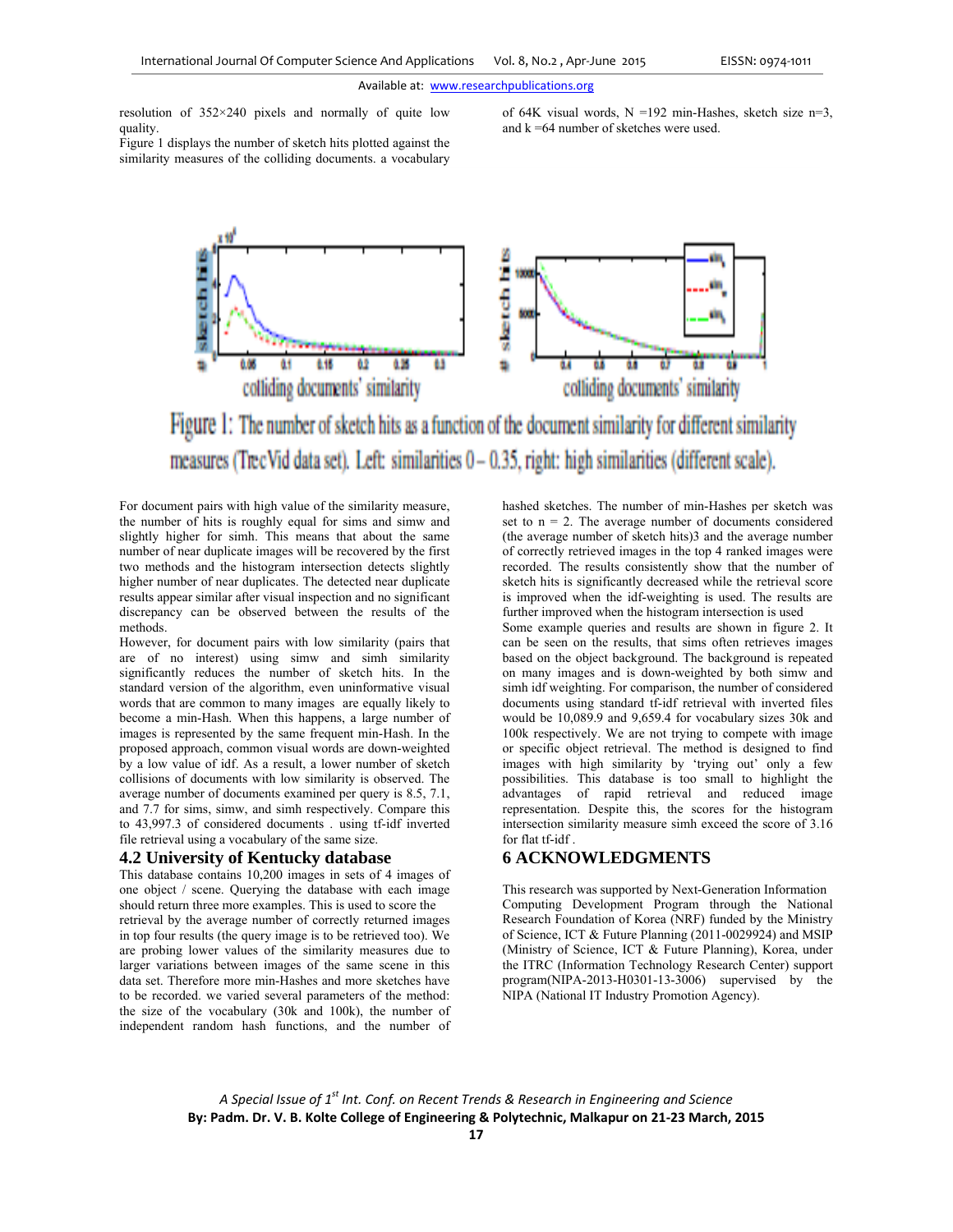|     |      | documents considered    |                  |                  |            |                  |                  | top 4 score |                  |                  |            |      |                  |
|-----|------|-------------------------|------------------|------------------|------------|------------------|------------------|-------------|------------------|------------------|------------|------|------------------|
|     |      | vocab 30k               |                  |                  | vocab 100k |                  |                  | vocab 30k   |                  |                  | vocab 100k |      |                  |
| mh  | ske  | $\text{sim}_{\epsilon}$ | $\text{sim}_{w}$ | sim <sub>h</sub> | sim.       | sim <sub>w</sub> | sim <sub>h</sub> | sim,        | $\text{sim}_{w}$ | sim <sub>b</sub> | sim.       | sim. | $\text{sim}_{h}$ |
| 512 | 256  | 553.8                   | 362.2            | 207.0            | 143.8      | 87.3             | 49.3             | 2.54        | 2.54             | 2.67             | 2.43       | 2.42 | 2.57             |
| 512 | 512  | 908.6                   | 664.1            | 394.6            | 281.3      | 181.1            | 94.4             | 2.70        | 2.72             | 2.85             | 2.65       | 2.68 | 2.80             |
| 512 | 1024 | 1671.9                  | 1200.1           | 730.9            | 543.0      | 340.2            | 178.7            | 2.74        | 2.79             | 2.94             | 2.80       | 2.85 | 2.97             |
| 512 | 1536 | 2325.4                  | 1626.8           | 1041.3           | 871.4      | 469.6            | 260.7            | 2.75        | 2.80             | 2.96             | 2.81       | 2.90 | 3.03             |
| 640 | 320  | 657.4                   | 434.3            | 255.6            | 177.0      | 107.2            | 60.4             | 2.65        | 2.65             | 2.77             | 2.54       | 2.53 | 2.67             |
| 640 | 640  | 1141.9                  | 810.2            | 488.3            | 340.2      | 206.5            | 117.7            | 2.76        | 2.81             | 2.93             | 2.73       | 2.77 | 2.89             |
| 640 | 1280 | 1924.3                  | 1443.4           | 889.4            | 642.9      | 396.5            | 225.5            | 2.80        | 2.86             | 3.01             | 2.84       | 2.92 | 3.04             |
| 640 | 1920 | 2691.4                  | 1949.0           | 1258.4           | 969.7      | 567.0            | 330.7            | 2.80        | 2.87             | 3.02             | 2.88       | 2.96 | 3.09             |
| 768 | 384  | 748.5                   | 520.5            | 302.8            | 215.4      | 127.7            | 72.0             | 2.71        | 2.73             | 2.84             | 2.62       | 2.62 | 2.74             |
| 768 | 768  | 1362.3                  | 957.0            | 578.2            | 419.9      | 244.7            | 140.3            | 2.83        | 2.86             | 2.99             | 2.81       | 2.85 | 2.95             |
| 768 | 1536 | 2242.9                  | 1669.1           | 1035.7           | 761.2      | 637.8            | 264.1            | 2.85        | 2.90             | 3.05             | 2.90       | 2.98 | 3.08             |
| 768 | 2304 | 2978.                   | 2230.6           | 1423.1           | 1154.0     | 816.5            | 382.1            | 2.85        | 2.91             | 3.06             | 2.91       | 3.01 | 3.13             |
| 896 | 448  | 979.0                   | 595.2            | 352.5            | 251.2      | 145.5            | 83.6             | 2.77        | 2.79             | 2.90             | 2.69       | 2.68 | 2.80             |
| 896 | 896  | 1578.5                  | 1082.2           | 683.8            | 481.6      | 27<br>5.<br>А    | 163.0            | 2.86        | 2.90             | 3.03             | 2.86       | 2.90 | 3.00             |
| 896 | 1792 | 2743.1                  | 1878.6           | 1371.7           | 869.5      | 515.             | 318.8            | 2.88        | 2.93             | 3.08             | 2.94       | 3.02 | 3.13             |
| 896 | 2688 | 3398.8                  | 2496.4           | 1790.8           | 1238.7     | 734.9            | 452.8            | 2.87        | 2.93             | 3.09             | 2.96       | 3.05 | 3.17             |

Table 1: University of Kentucky data set. Number of min-Hashes (mh), number of sketches (ske), number of considered documents, and average number of correct images in top 4 are shown for three similarity measures sim<sub>s</sub>, sim<sub>w</sub>, and sim<sub>h</sub>. Better results (lower for documents considered, higher for top 4 score) are highlighted among the methods.



Figure 2: University of Kentucky data set: sample queries (left column), results (three rows each) for  $\sinh_x$  (top row),  $\sinh_w$  (middle row), and  $\sinh_h$  (bottom row).